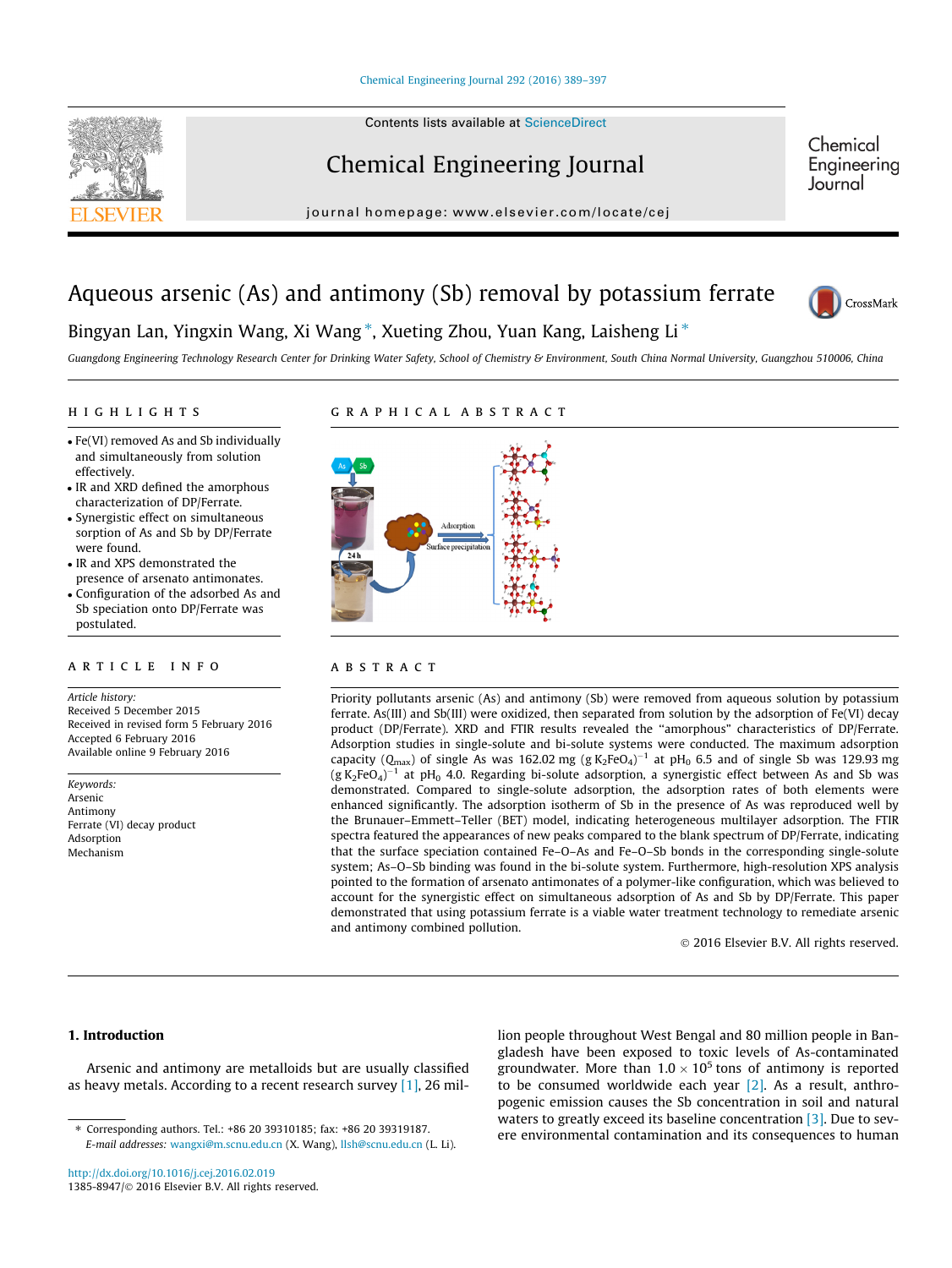health, arsenic and antimony are both considered pollutants of priority interest by the European Union [\[4\]](#page-7-0) and by the Environmental Protection Agency of the United States [\[5\]](#page-7-0).

Arsenic and antimony belong to the same group in the periodic chart and share similar chemical properties. They commonly present together (e.g., in Sb-ores  $[6]$  and copper electrorefining solution [\[7\]](#page-7-0)). In natural soils and the aqueous environment, both occur as oxyanions either in the pentavalent (V) state in oxic environments or the trivalent (III) state in anoxic environments. Their speciations are strongly controlled by redox potential and pH [\[8,9\]](#page-7-0). In the pH range 4–9, As(V) most exists as  $H_2$ AsO<sub>4</sub><sup>-</sup> and HAsO<sub>4</sub><sup>-</sup> whereas As(III) usually occurs as uncharged  $H_3AsO_3$ . For  $pH > 2.7$ H2SbO4 and Sb(OH) $_6^-$  are predominant under oxidizing conditions while in the pH range  $2.7-10.4$  uncharged  $Sb(OH)_3$  dominates under reducing conditions. The US EPA has lowered the maximum contaminant level (MCL) of As and Sb in drinking water to  $10 \mu g/L$ and 5  $\mu$ g/L, respectively [\[9\].](#page-7-0) The more stringent MCL along with the severe contamination crisis occurring worldwide have driven researchers and authorities to upgrade treatment technologies to remove arsenic and antimony from waste streams.

One promising method is to use the iron coprecipitation/ adsorption process. As(III) and As(V) sorption onto ferrihydrite, goethite, lepidocrocite, akaganeite, schwertmannite and hematite have been well documented [\[10–17\].](#page-7-0) Prior studies have demonstrated As(III) and As(V) adsorption on iron oxides through the formation of inner-sphere surface complexes via ligand exchange with OH<sub>2</sub> and/or OH<sup>-</sup> groups on the iron oxide surface [\[18\]](#page-7-0). Zhang et al. [\[19\]](#page-7-0) confirmed that As(III) species formed bidentate and monodentate corner-sharing complexes with Fe(III) octahedra. The interaction mode of the As(V) species on iron oxide surfaces was studied by various spectroscopic techniques [\[20–22\]](#page-7-0), providing strong evidence that adsorption occurs by the formation of bidentate edge or corner sharing between arsenate tetrahedra and FeO $_6$  octahedra. Compared to adsorption studies of arsenic, however, reports on antimony removal from water are limited. Scheiost et al. [\[23\]](#page-7-0) carried out EXAFS analysis and demonstrated that Sb(III) and Sb(V) formed a bidentate mononuclear, cornersharing inner-sphere complex at the goethite surface. Guo et al. [\[2\]](#page-7-0) observed an analogous Sb–O coordination environment of Sb (V) sorbed on ferrihydrite. However, Mitsunobu et al. [\[24\]](#page-7-0) detected the formation of a bidentate binuclear complex between Sb(V) and ferrihydrite, which Guo et al. [\[2\]](#page-7-0) failed to obtain. Hence, the binding mechanism is still controversial.

Ferrate, being the highest valence state of iron, is regarded as a powerful and environmentally innocuous reagent for water/ wastewater treatment  $[25]$ . It has a redox potential of 2.2 V at acidic pH, which is higher than other commonly used oxidants (e.g., ozone and permanganate) in water/wastewater treatment [\[26\]](#page-7-0). The resulting decomposition product is iron (III) oxyhydroxide, an excellent adsorbent/coagulant [\[27\].](#page-7-0) Beneficial as a result of its dual function, ferrate is effective in arsenic (III) oxidation and subsequent coagulation by its decomposition product [\[28\].](#page-7-0) Prucek et al. [\[29\]](#page-7-0) further investigated the arsenic removal mechanism by potassium ferrate in water. They reported that the decomposition of potassium ferrate yielded  $\gamma$ -Fe<sub>2</sub>O<sub>3</sub>(core)/ $\gamma$ -FeOOH (shell) nanoparticles and that the adsorbed arsenic was embedded into the tetrahedral sites of  $\gamma$ -Fe<sub>2</sub>O<sub>3</sub>. To our knowledge, there has been only one study on the reaction of antimony with ferrate (VI) in water. Johnson and Lorenz [\[30\]](#page-7-0) demonstrated the successful removal of Sb(III) to below MCL using a mixture of Fe(II) and Fe(VI).

The simultaneous removal of arsenic and antimony has been reported in studies [\[7,31\]](#page-7-0) addressing the efficient removal of both elements. The mechanism behind the efficiency is of interest but still unknown. In the present study, potassium ferrate was used to remove arsenic and antimony from aqueous solution, strictly speaking, through oxidizing As(III) and Sb(III) to less-toxic As(V)

and Sb(V), respectively, followed by adsorptive removal via the in-situ-formed ferrate decomposition product (referred as DP/ Ferrate). Attention was paid to the differences of adsorption behavior of single As and Sb onto DP/Ferrate. In comparison to adsorption in the single-solute system, the simultaneous adsorption process of antimony and arsenic onto DP/Ferrate was investigated. To elucidate the bonding nature of adsorbed metals on the surface of DP/Ferrate in both single and bi-solute systems, Fourier transform infrared spectrometry (FTIR) and X-ray photoelectron spectroscopy (XPS) were used.

#### 2. Materials and methods

#### 2.1. Materials

The potassium ferrate ( $K_2FeO_4$ ) used was synthesized in the laboratory according to the method of Delaude and Laszlo [\[32\].](#page-7-0) The purity was checked spectrophotometrically at 505 nm [\[28\]](#page-7-0). A molar absorption coefficient  $\varepsilon_{505nm}$  = 1150 M<sup>-1</sup> cm<sup>-1</sup> was used for the calculation of Fe(VI) concentration and a purity of 95% or above was confirmed for each experiment. Details of other chemicals and materials are provided in the Supplementary Material.

#### 2.2. Experimental procedure

Batch experiments were carried out in a series of 250 mL stoppered Erlenmeyer flask. The general experimental procedure is described in the Supplementary Material. Adsorption studies in single-solute and bi-solute systems were conducted under carefully controlled conditions as described below.

#### 2.2.1. Adsorption edge and effect of ionic strength

The effect of pH and ionic strength of the solution on the adsorption of single arsenic and antimony were studied in a single-solute system. The initial concentration of single As(III) or Sb(III) was fixed at 2 mg  $L^{-1}$ . The initial pH was varied between 3.5 and 6.5, and the ionic strength of the solution was varied between  $0.001$  M and  $0.1$  M. The dose of  $K_2FeO_4$  used was 50 mg L<sup>-1</sup>, equivalent to 14 mg L<sup>-1</sup> Fe.

#### 2.2.2. Adsorption kinetics

In the single-solute system, 100 mL As(III) solution which containing  $0.01$  M NaNO<sub>3</sub> background electrolyte, or  $100$  mL Sb(III) solution containing  $0.001$  and  $0.01$  M NaNO<sub>3</sub>, was added to a series of flasks. The initial concentration of single As(III) or Sb(III) was  $2$  mg L<sup>-1</sup>. A pH<sub>0</sub> of 6.5 was used for the arsenic kinetic study, and a  $pH_0$  of 4.0 and 6.5 was used for the antimony kinetic study. The amount of  $K_2FeO_4$  used was 50 mg L<sup>-1</sup>. At desired time intervals, 5 mL aliquots were taken from the suspension. In bi-solute system, As(III) solution and Sb(III) solution was mixed to obtained a 100 mL reaction volume. The concentration of each element in the final solution was 1 mg  $L^{-1}$ , thus the total toxic ion concentration was 2 mg  $L^{-1}$ . The pH<sub>0</sub> was set to 4.0 and 6.5, and the ionic strength was set to 0.01 M and 0.001 M NaNO<sub>3</sub>. The applied dose of  $K_2FeO_4$  and the sampling manner were the same as those used in the single-solute system.

#### 2.2.3. Adsorption isotherm

In the single-solute system, a series of As(III) or Sb(III) solutions ranging from 1 to 10 mg  $L^{-1}$  were prepared to study the adsorption isotherm. The  $pH_0$  was set to be 6.5 for arsenic adsorption and 4.0 for antimony adsorption. In the bi-solute system, the initial concentration of As(III) was fixed at 1 mg  $L^{-1}$  whereas the initial concentration of Sb(III) varied from 0.1 to 3 mg  $L^{-1}$ . The pH<sub>0</sub> was 4.0. In both systems, the applied dose of  $K_2FeO_4$  was fixed to 50 mg L<sup>-1</sup>,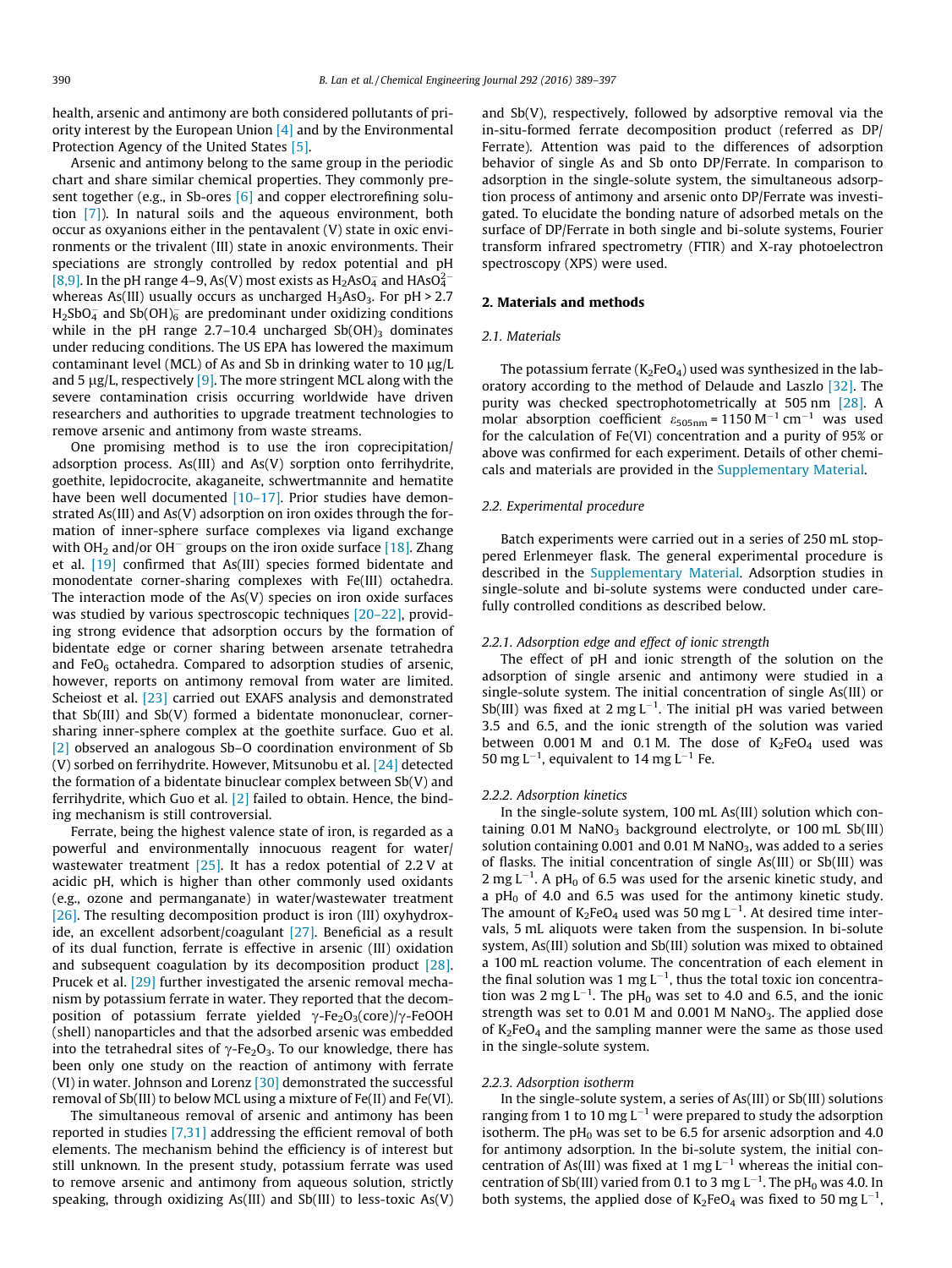<span id="page-2-0"></span>the ionic strength was maintained at 0.01 M and an equilibrium time of 24 h was used.

#### 2.3. Analysis and characterization

#### 2.3.1. Spectroscopic characterization

Powder X-ray diffraction (XRD) was used to characterize the DP/Ferrate sample. FTIR was used to investigate the bonding structure of adsorbed As and Sb species on DP/Ferrate. XPS was performed to verify the oxidation state and speciation on the surface of DP/Ferrate. The sample preparation, detailed equipment types and measurement procedure are described in the Supplementary Material.

#### 2.3.2. Analysis

The concentration of  $As<sub>total</sub>$  and  $Sb<sub>total</sub>$  in the collected samples was determined by inductively coupled plasma atomic emission spectroscopy (ICP-AES) (iCAP 6500 Duo, Thermo Scientific). Solution pH measurements were conducted using a pH meter (PHS-3C, Shanghai INESA Scientific Instrument Co. Ltd.) and a combined pH electrode (E-201-C) that provided a precision of ±0.01 pH.

#### 2.4. Theory

#### 2.4.1. Kinetic models

The evolution of the adsorption capacity with time was modeled by pseudo-second-order and intra-particle diffusion rate equations.

#### 2.4.2. Adsorption isotherms

In the single-solute system, sorption isotherms were modeled using two-parameter isotherm models (the Langmuir model and Freundlich models) and a three-parameter adsorption isotherm model (the Langmuir–Freundlich model). In the bi-solute system, the Brunauer–Emmett–Teller (BET) isotherm model was adopted. Non-linear regression analysis was employed to fit the isotherm models to sorption data.

Expressions corresponding to these kinetic and isotherm models are listed in the Supplementary Material.

#### 3. Results and discussions

#### 3.1. Characterization of decomposition product of  $K_2FeO_4$

The XRD pattern of DP/Ferrate is shown in Fig. 1. Two very broad peaks at  $2\theta$  values of approximately 35 and 62 degrees were found. Through comparison with standard diffractograms, these can be assigned to 2-line ferrihydrite, which is the least crystalline form of iron (hydr)oxide [\[33\].](#page-7-0)

For detecting functional groups of DP/Ferrate, infrared spectroscopy was used. Infrared transmittance spectra are shown in Fig. 2(a). An intense and broad band centered at 3400  $cm^{-1}$  is attributed to the stretching vibrations of OH groups associated with Fe atoms in DP/Ferrate  $[34]$ . A solitary band of H<sub>2</sub>O-bending located at  $1630 \text{ cm}^{-1}$  was observed and was considerably weaker than OH-stretching bands [\[34\].](#page-7-0) IR bands at 1479 and 1364  $cm^{-1}$ revealed the presence of NO $_3^-$  and CO $_3^{2-}$  in the DP/Ferrate sample [\[35,36\]](#page-7-0). The bands occurring near  $460-600 \text{ cm}^{-1}$  indicated  $Fe<sup>3+</sup>-O<sup>2-</sup>$  vibrational transitions, which was typical for lowcrystalline ferrihydrite [\[36\]](#page-7-0).

The XRD patterns and IR spectra of the DP/Ferrate sample matched the characteristics of ''amorphous" ferrihydrite. Ferrihydrite is the initial product of  $Fe^{3+}$  hydrolysis in water and exhibits an extra-fine grain size of approximately 1.5–3.0 nm [\[37\]](#page-7-0) and large specific surface area of 250–600  $\mathrm{m}^2/\mathrm{g}$  [\[38\]](#page-7-0). In the structure of

Fig. 1. XRD diffractogram of DP/Ferrate sample isolated from freeze-dried.



Fig. 2. FTIR spectra of As@DP/Ferrate, Sb@DP/Ferrate and (As + Sb)@DP/Ferrate samples in comparison with blank DP/Ferrate sample. Spectrum (a): blank DP/ Ferrate sample; spectrum (b): As@DP/Ferrate at  $pH_0$  6.5; spectrum (c): Sb@DP/ Ferrate at pH<sub>0</sub> 4.0; spectrum (d): Sb@DP/Ferrate at pH<sub>0</sub> 6.5; spectrum (e): (As + Sb)  $@DP/$ Ferrate at pH<sub>0</sub> 4.0.

ferrihydrite, both octahedrally and tetrahedrally coordinated Fe atoms were found [\[39\],](#page-8-0) resulting in the occurrence of ''coordination-unsaturated" surface sites. These active surface sites, when combined with large surface area, make DP/Ferrate highly suitable for adsorption.

3.2. Adsorption behavior of arsenic and antimony in the single-solute system

#### 3.2.1. pH edge and effect of ionic strength study in the single-solute system

It was found that in alkaline conditions As(III) was oxidized to As (V) by Fe(VI) with a stoichiometry of 3:2 ( $[As(III)]$ : $[Fe(VI)]$ )  $[28]$  and Sb(III) to Sb(V) with a stoichiometry of 2:1 ( $[Sb(III)]$ : $[Fe(VI)]$ ) [\[30\].](#page-7-0) The oxidation reaction was completed within seconds. Therefore, the use of 1 min pre-oxidation time was adequate for all cases in this study. The effects of pH and IS on the removal of single As and Sb by potassium ferrate are illustrated in Fig.  $3(a)$  and (b), respectively. Increasing the IS from 0.001 M to 0.1 M did not significantly vary the As sorption%, indicating the formation of inner-sphere

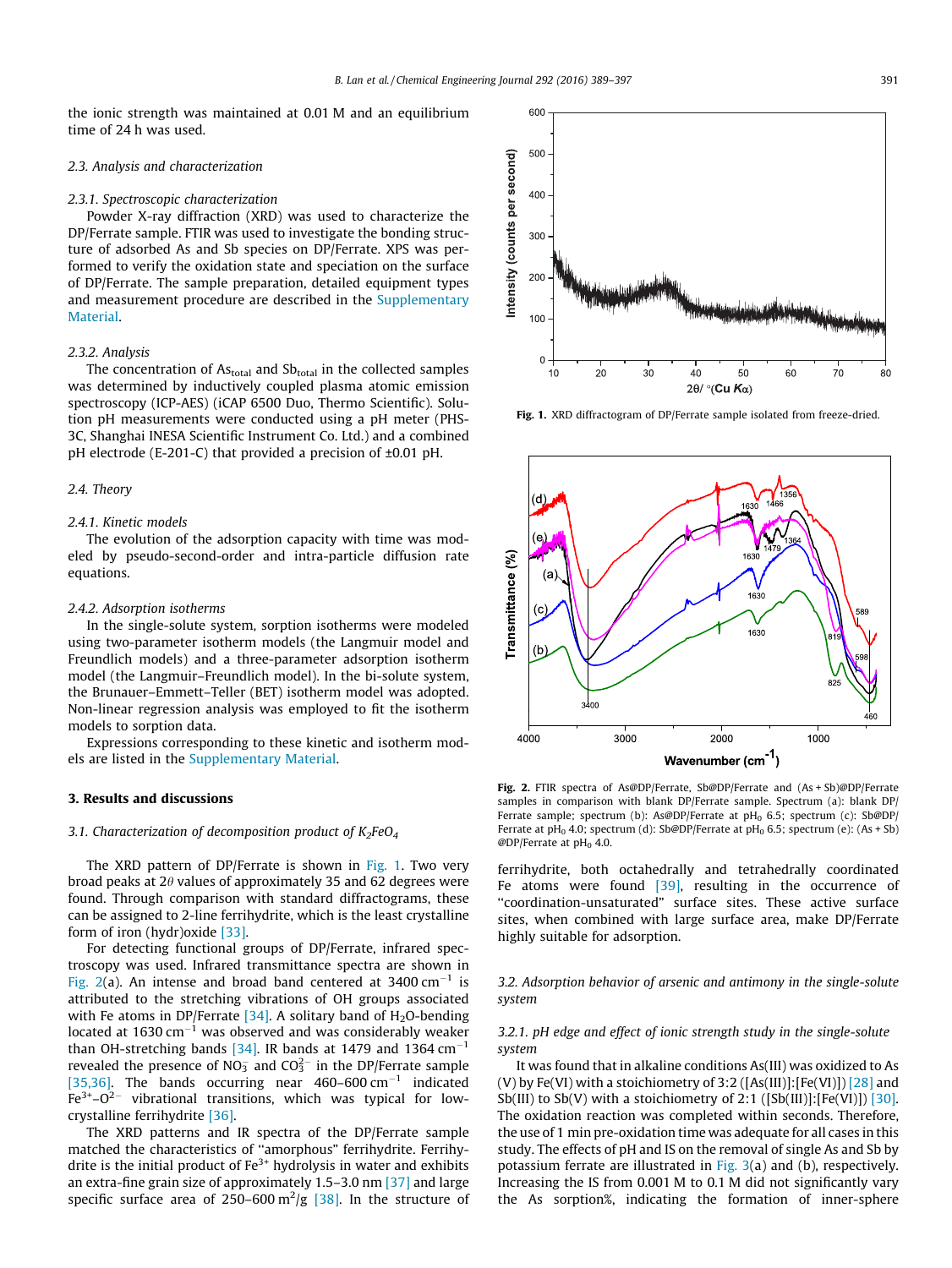<span id="page-3-0"></span>

Fig. 3. Effect of pH and ionic strength on single (a) arsenic and (b) antimony sorption onto DP/Ferrate. [As] $_0$  or [Sb] $_0$  = 2 mg L $^{-1}$ ; K $_2$ FeO $_4$  dose = 50 mg L $^{-1}$ ; 25 °C.

complexes on the surface of DP/Ferrate. Arsenic adsorption behavior under varied pH and IS were consistent with the reported patterns of other iron oxides [\[12,14,40\]](#page-7-0). Compared to arsenic, the pH dependence of antimony sorption on DP/Ferrate was more pronounced. Maximum sorption (above 96%) was found at the lowest studied pH $_0$  of 3.5 and decreased to 27% at pH $_0$  7.0. Over the tested pH range  $(3.5-7.0)$ , the dominant form of Sb $(V)$  in solution was Sb (OH) $_6^-$ , and the sorption% of Sb(V) gradually dropped while moving toward the point of zero charge as the positive charge of DP/Ferrate surface decreased. As shown in Fig.  $3(b)$ , the IS dependency of Sb(V) adsorption on DP/Ferrate exhibited two opposite behaviors. In the pH range of 3.5–5.5, higher IS favored Sb(V) adsorption, whereas decreased Sb(V) adsorption with increasing IS was found in the pH range of 5.5–7.0. This behavior suggested the existence of two forms of surface complexes: an inner-sphere and an outer-sphere surface complex. A similar trend of pH and IS dependence on Sb (V) was obtained for various sorbents such as iron-oxide-rich red earth soils [\[41\],](#page-8-0) goethite [\[42\]](#page-8-0), and kaolinite [\[43\].](#page-8-0) McComb et al. [\[44\]](#page-8-0) suggested that under acidic conditions  $Sb(V)$  was adsorbed onto the iron oxides through the formation of Fe–O–Sb bonds; in addition, across-surface antimonite oligomerization, such as  $\mathrm{Sb}_{12}(\mathrm{OH})_{64}^{4-}$ , likely occurred to further stabilize the adsorbed Sb(V). At increased pH, the adsorbed Sb(V) oxyanion oligomers tended to be hydrolyzed to more readily desorbed monomers. In the present work, to elucidate the tendency of antimonite desorption at higher pH, Sb sorption% vs time was studied at  $pH_0 = 6.5$ ; the results are



Fig. 4. Antimony removal% vs time in single and bi-solute system and under various IS.  $[K_2FeO_4] = 50 \text{ mg } L^{-1}$ ;  $ph_0 = 6.5$ ;  $25 °C$ ; ( $\blacksquare$ ):  $[Sb]_0 = 2 \text{ mg } L^{-1}$ ;<br>IS = 0.001 M; ( $\spadesuit$ ):  $[As]_0 = 1 \text{ mg } L^{-1}$ ;  $[Sb]_0 = 1 \text{ mg } L^{-1}$ ;  $[S = 0.001 \text{ M}$ ; ( $\spadesuit$ ):  $[As]_0 = 1$  -<br>mg L<sup>-1</sup>;  $[Sb]_0 = 1 \text{ mg$ 

shown in Fig. 4. It can be observed that 60% of Sb was adsorbed rapidly in the first 15 min, followed by approximately 20% desorption, which is consistent with the results of McComb et al. [\[44\]](#page-8-0).

#### 3.2.2. Adsorption kinetics study in the single-solute system

The adsorption kinetics of arsenic was studied at  $pH_0$  6.5. Additionally, the adsorption kinetics of antimony was conducted at  $pH_0$ 4.0 as a considerable desorption% was recorded at  $pH_0$  6.5. A pseudo-second-order kinetic model was used to investigate the sorption mechanism of single arsenic and antimony onto DP/Ferrate particles (Fig.  $S1(a)$  and (b)). Fitted kinetic parameters are presented in [Table 1.](#page-4-0) The values of correlation coefficient for both metals were extremely high  $(R^2 = 0.999)$ , indicating that the pseudo-second-order model could describe the sorption process very well. The adsorption rate (k) of arsenic was 0.15 g mg<sup>-1</sup>  $min^{-1}$ , which is 10 times higher than that of antimony  $(0.01 \text{ g mg}^{-1} \text{min}^{-1})$ , indicating that arsenic had a higher binding affinity to the DP/Ferrate surface than antimony.

The strongly favored iron polymerization in amorphous DP/ Ferrate [\[27\]](#page-7-0) may lead to a complex porous configuration, which would provide both external and interior surface sites for adsorption. The possibility of intra-particle diffusion was elucidated using the intra-particle diffusion model.

Fig. S2(a) and (b) show the performance of the intra-particle diffusion kinetic model in describing the experimental data for both metals, in which data points are related by two straight lines. The first straight portion indicates that single arsenic and antimony overcame the external resistance and diffused onto the external surface of DP/Ferrate and the second represents intra-particle diffusion [\[45\]](#page-8-0). The values of rate parameters ( $k_{id,1}$  and  $k_{\text{id},2}$ ) as well as the correlation coefficients are given in [Table 1.](#page-4-0) The kinetic model indicates that in the first step arsenic much more rapidly equilibrates with the external sites than antimony, whereas in the second step antimony exhibited better mobility along the internal macropore walls.

#### 3.2.3. Adsorption isotherm study in the single-solute system

Experimental equilibrium data and the goodness-of-fit of selected isotherm models are graphically shown in [Fig. 5](#page-4-0) (a) and (b) for single arsenic and antimony, respectively. [Table 2](#page-4-0) shows the isotherm parameters obtained using non-linear fitting analysis.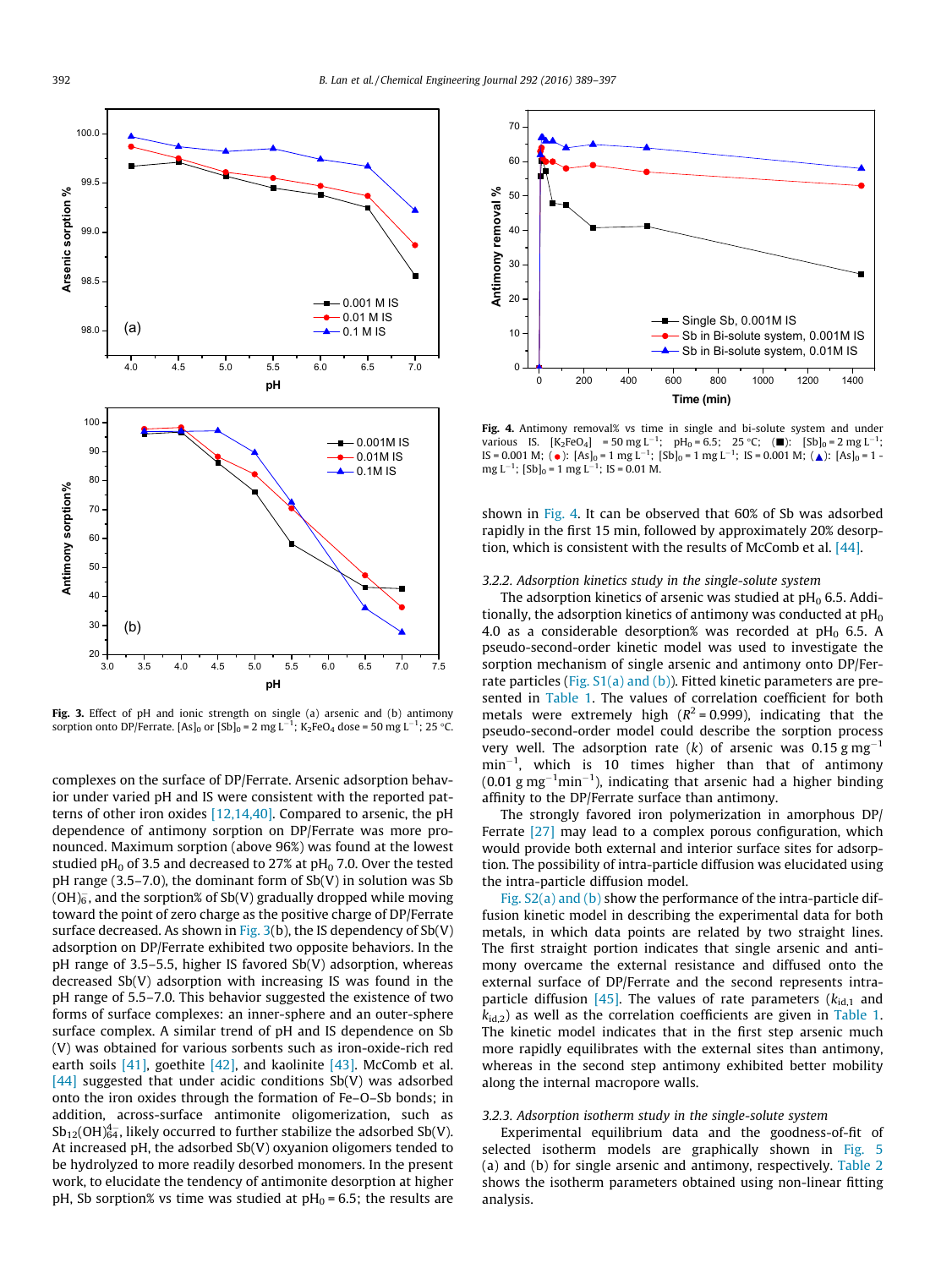<span id="page-4-0"></span>Table 1 Kinetic parameters for As and Sb adsorption onto DP/Ferrate, in both single solute and bi-solute system.

| Metal                                                                                      | System    | $pH_0$ | k              | $q_e$             | r <sup>2</sup>    |         |         |         |  |
|--------------------------------------------------------------------------------------------|-----------|--------|----------------|-------------------|-------------------|---------|---------|---------|--|
| Pseudo-second-order model $\frac{t}{q_t} = \frac{1}{kq_e^2} + \left(\frac{1}{q_e}\right)t$ |           |        |                |                   |                   |         |         |         |  |
| As                                                                                         | Single    | 6.5    | 0.15           | 40.00             | 0.99              |         |         |         |  |
| Sb                                                                                         |           | 4.0    | 0.01           | 39.68             | 0.99              |         |         |         |  |
| As                                                                                         | Bi-solute | 6.5    | 0.60           | 19.92             | 1                 |         |         |         |  |
| Sb                                                                                         |           | 4.0    | 0.07           | 19.31             | 1                 |         |         |         |  |
| Metal                                                                                      | System    | $pH_0$ | $k_{\rm id,1}$ | $k_{\text{id},2}$ | $k_{\text{id},3}$ | $r_1^2$ | $r_2^2$ | $r_3^2$ |  |
| Intra-particle diffusion model $q_t = k_{id}t^{0.5} + I$                                   |           |        |                |                   |                   |         |         |         |  |
| As                                                                                         | Single    | 6.5    | 0.39           | 0.004             |                   | 0.97    | 0.93    |         |  |
| Sb                                                                                         |           | 4.0    | 0.27           | 0.027             |                   | 0.92    | 0.77    |         |  |
| As                                                                                         | Bi-solute | 6.5    | 0.40           | 0.004             |                   | 0.88    | 0.95    |         |  |
| Sb                                                                                         |           | 4.0    | 2.64           | 0.150             | $3E-0.5$          | 0.90    | 0.96    | 0.83    |  |

Arsenic sorption isotherms were obtained at  $pH_0$  6.5. In terms of the two-parameter isotherm, the Freundlich model exhibited better representation ( $R^2$  = 0.9805) of the experimental results than the Langmuir model ( $R^2$  = 0.9269). The constant  $K_F$  value was found to be 82.32, indicating the high affinity of As to the DP/Ferrate surface. The  $K_F$  values of the three alternative adsorbents mesoporous iron manganese bimetal oxide  $[46]$ , schwertmannite  $[47]$  and ferrihydrite  $[47]$  have been reported to be 15.659, 60.79 and 40.11, respectively. It is noted that the ferrihydrite synthesized by rapid titration of ferric nitrate had a  $K_F$  value (obtained at  $pH = 5.0$ ) two times less than that of DP/Ferrate, suggesting that the DP/Ferrate underwent a higher degree of iron polymerization [\[27\]](#page-7-0) that in turn increased specific surface area and porosity. The  $n$  value obtained from the Freundlich isotherm model was greater than 1, indicating the heterogeneity of binding sites of DP/Ferrate. Because the Freundlich isotherm could not model the saturation behavior, the Langmuir–Freundlich model was applied. According to the correlation coefficients in Table 2, the Langmuir–Freundlich isotherm was best able to describe our data. The calculated maximum adsorption capacity  $Q_{\text{max}}$  value of Langmuir–Freundlich model was 162.02 mg (g K<sub>2</sub>FeO<sub>4</sub>)<sup>–1</sup>, which was higher than the value predicted from the Langmuir isotherm, implying that As(V) was adsorbed onto more than a monolayer of binding sites.

The single antimony adsorption isotherm was characterized at  $pH_0$  4.0. The experimental data were found to follow the Freundlich and Langmuir–Freundlich isotherms with better accuracy than the Langmuir isotherm model (Table 2). The  $K_F$  value obtained in this work was 41.83 and  $n$  was found to be greater than 1, confirming that Sb(V) was adsorbed onto DP/Ferrate as a result of multilayer surface binding sites with heterogeneous affinity toward Sb (V). The value of  $Q_{\text{max}}$  obtained from the Langmuir–Freundlich model was 129.93 mg (g K<sub>2</sub>FeO<sub>4</sub>)<sup>-1</sup>. [Table 3](#page-5-0) compares the Q<sub>max</sub> of DP/Ferrate with other adsorbents, indicating the superior performance of DP/Ferrate in antimony adsorption.

#### 3.3. Adsorption behavior of arsenic and antimony in the bi-solute (As + Sb) system

Phosphate, arsenic and antimony are in the same group 15 of the periodic table. Given the structural similarities among them, the presence of one could influence the adsorption of the other. Competition between arsenic and phosphorus on various adsorbents has been widely studied [\[17,52,53\]](#page-7-0), but less attention has been paid to the coexistence of As and Sb in the adsorption reaction. Hence, the main purpose of this section is to discuss the adsorptive behavior of antimony in the presence of arsenic on DP/Ferrate.

#### 3.3.1. Bi-solute ( $As + Sb$ ) adsorption kinetics

The metal uptake% as a function of time was fitted with the pseudo-second-order kinetic model (Fig. S3) and the intra-



Fig. 5. Adsorption isotherms of (a) arsenic and (b) antimony on DP/Ferrate.  $[As]_0$  or [Sb]<sub>0</sub> ranged from 1 to 10 mg L<sup>-1</sup>; [K<sub>2</sub>FeO<sub>4</sub>] = 50 mg L<sup>-1</sup>; ionic strength = 0.01 M;  $pH_0 = 6.5$  for arsenic adsorption and  $pH_0 = 4.0$  for antimony adsorption, 25 °C.

#### Table 2

Constant parameters and correlation coefficients of various adsorption isotherm models for As and Sb adsorption onto DP/Ferrate in single and bi-solute system.

|           | Langmuir                                                                                                                                                                | Freundlich                                  | Langmuir and<br>Freundlich                                                                        |
|-----------|-------------------------------------------------------------------------------------------------------------------------------------------------------------------------|---------------------------------------------|---------------------------------------------------------------------------------------------------|
| Single As | $Q_{\text{max}} = 108.41 \text{ mg g}^{-1}$<br>$K_I = 9.78$<br>$R^2 = 0.93$                                                                                             | $K_F$ = 82.32<br>$n = 5$<br>$R^2 = 0.98$    | $Q_{\text{max}} = 162.02 \text{ mg g}^{-1}$<br>$K_{IF}$ = 1.58<br>$\beta = 0.38$<br>$R^2 = 0.99$  |
| Single Sb | $Q_{\text{max}}$ = 55.38 mg g <sup>-1</sup><br>$K_{I} = 6.82$<br>$R^2 = 0.72$                                                                                           | $K_F = 41.83$<br>$n = 5.62$<br>$R^2 = 0.98$ | $Q_{\text{max}}$ = 129.93 mg g <sup>-1</sup><br>$K_{IF}$ = 0.06<br>$\beta = 0.25$<br>$R^2 = 0.98$ |
| system    | Brunauer-Emmett-Teller isotherm model<br>Sb in bi-solute $q_s = 7.99$ mg g <sup>-1</sup><br>$K_{\text{BFT}}$ = 42.36<br>$C_s$ = 0.07 mg L <sup>-1</sup><br>$R^2 = 0.94$ |                                             |                                                                                                   |

particle diffusion model (Fig. S4) in the binary system of arsenic and antimony at two selected  $pH_0$  values. The measure of goodness-of-fit  $(r^2)$  was extremely high (Table 1), confirming the satisfactory representation of the adsorption process by a pseudo-second-order kinetic expression. Comparing the single-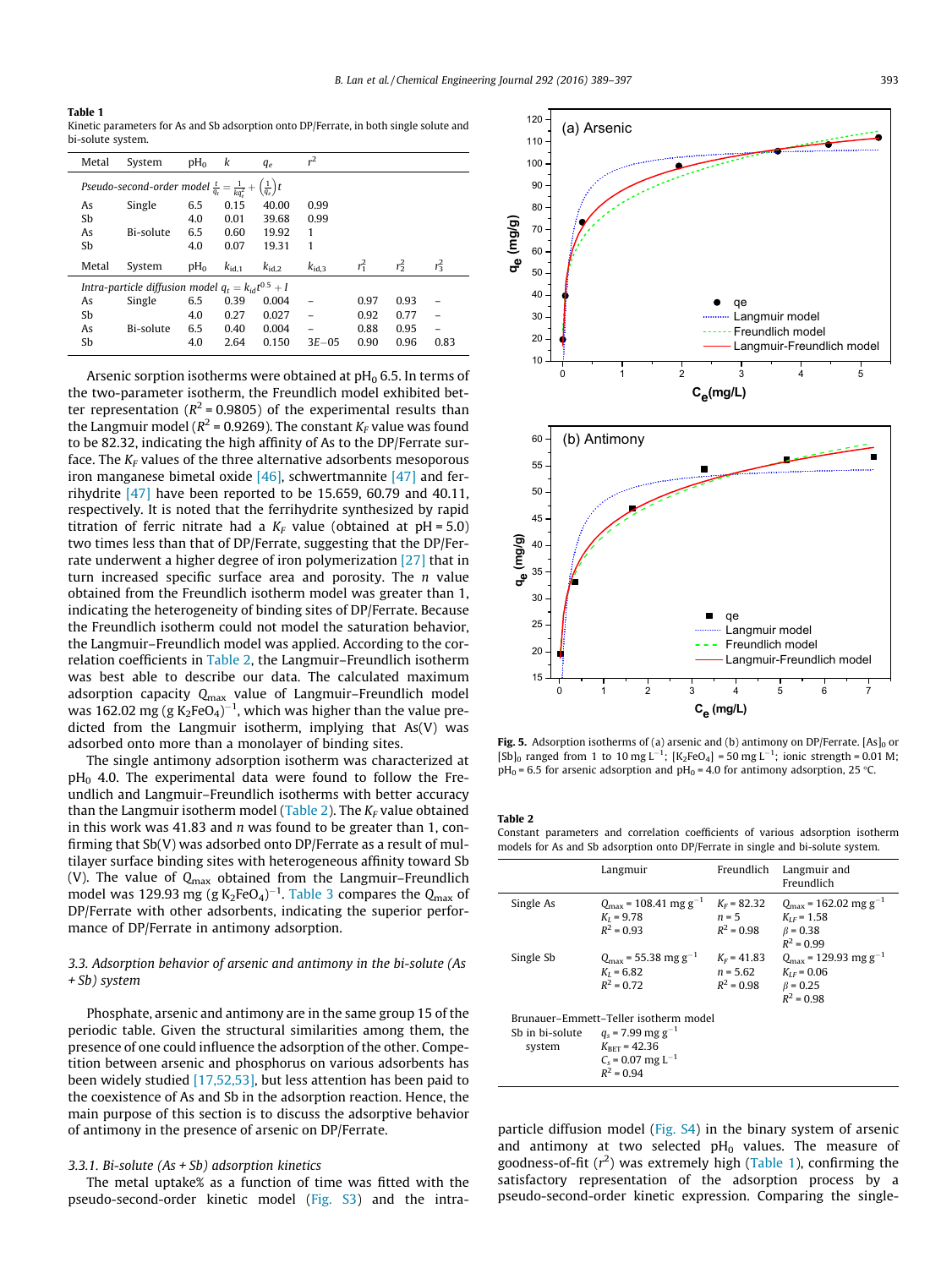#### <span id="page-5-0"></span>Table 3

Maximum adsorption capacities  $Q_{\text{max}}$  reported in literature in comparison with the one obtained in present work, for antimony removal from aqueous solutions.

| Adsorbent           | рH  | $Q_{\text{max}}$ (mg g <sup>-1</sup> ) | Refs.        |
|---------------------|-----|----------------------------------------|--------------|
| Ferric hydroxide    | 7.0 | 18.5                                   | [48]         |
| Fe-Mn binary oxide  | 5.0 | 120.53                                 | [48]         |
| Fe-Zr binary oxide  | 7.0 | 60.4                                   | [49]         |
| Synthetic manganite | 3.0 | 95                                     | [50]         |
| Akaganeite          | 7.0 | 60.8                                   | [51]         |
| <b>HFO</b>          | 4.0 | 113.96                                 | [2]          |
| DP/Ferrate          | 4.0 | 129.93                                 | Present work |

solute (As or Sb) system to the bi-solute (As  $+$  Sb) system, the adsorption rate (k) of As was increased from 0.15 to 0.60 g  $mg^{-1}$  $\mathrm{min}^{-1}$  and  $k$  of Sb was increased from 0.01 to 0.07 g mg $^{-1}$  min $^{-1}.$ The significant improvement of adsorption rate in the bi-solute system demonstrated the occurrence of a synergistic promoting effect between arsenic and antimony. The kinetic data of arsenic were fitted with the intra-particle diffusion model, and two separate linear plots of  $q_t$  vs  $t^{0.5}$  are presented in Fig. S4(a). It can be observed from [Table 1](#page-4-0) that the  $k_{id,1}$  and  $k_{id,2}$  of As did not differ considerably between the single-metal and bi-solute systems. The plot for antimony (Fig. S4(b)) featured three linear portions suggesting Sb diffused not only to macropores but also to mesopores and micropores of DP/Ferrate. The  $k_{\text{id},1}$  of Sb increased from 0.27 mg g<sup>-1</sup> min<sup>0.5</sup> in the single-metal system to 2.64 mg g<sup>-1</sup> min<sup>0.5</sup> when it was co-existed with As. Likewise, the value of  $k_{\text{id},2}$ increased from 0.03 to 0.15 mg  $g^{-1}$  min<sup>0.5</sup>. The diffusion of antimony, both externally and internally, was significantly enhanced by the coexistence of arsenic. A very different adsorption behavior of antimony in the bi-solute system compared to the single-metal system was observed.

The time dependence of Sb sorption% in the bi-solute system at  $pH_0$  = 6.5 is depicted in [Fig. 4](#page-3-0). Compared with the Sb uptake% in the single-metal system, the fraction of the desorbed Sb(V) decreased in the bi-solute system, indicating the formation of other type of bonds than Fe–O–Sb bonds. In addition, [Fig. 4](#page-3-0) illustrates the effect of ionic strength on the adsorption of Sb in the bi-solute system. An obvious improvement of sorption% at higher ionic strength was obtained, indicating the formation of inner-sphere surface complexes.

#### 3.3.2. Bi-solute (As + Sb) adsorption isotherm

The antimony adsorption isotherm in the bi-solute system (Fig. 6) was analyzed at  $pH_0 = 4.0$  and the initial arsenic concentration was fixed at 1 mg L<sup>-1</sup>. According to the isotherm classification scheme suggested by Giles et al. [\[54\],](#page-8-0) it can be classified within one of the sigmoidal-shaped (S) classes. The Brunauer–Emmett–Teller (BET) isotherm model was applied and developed to derive multilayer adsorption onto non-homogeneous surfaces. Its validity in characterizing the equilibrium uptake for Sb in the bi-solute (As + Sb) system was demonstrated by the reasonably high correlation coefficient ( $R^2$  = 0.94) estimated from non-linear fitting analysis ([Table 2](#page-4-0)). As shown in Fig. 6, the inflection point at  $Ce = 0.07$  mg  $L^{-1}$  suggested that the adsorption sites on the first layer of the DF/Ferrate surface were saturated by antimony. Beyond the inflection point, multi-layer adsorption occurred.

#### 3.4. FTIR and XPS spectroscopic investigation

IR spectroscopy of DP/Ferrate samples before and after adsorption in both single and bi-solute systems, represented as As@DP/ Ferrate, Sb@DP/Ferrate and (As + Sb)@DP/Ferrate, were analyzed. The results are illustrated in [Fig. 2.](#page-2-0)



Fig. 6. BET adsorption isotherm of antimony onto DP/Ferrate in bi-solute system.  $[Sb]_0$  ranged from 0.1 to 3 mg L<sup>-1</sup>;  $[As]_0 = 1$  mg L<sup>-1</sup>;  $[K_2FeO_4] = 50$  mg L<sup>-1</sup>;  $IS = 0.01$  M;  $pH_0 = 4.0$ ; 25 °C.

Compared to the spectrum of blank DP/Ferrate sample ([Fig. 2](#page-2-0) (a)), a broader but less intense band at  $\sim$ 3400 cm<sup>-1</sup> was observed in the As@DP/Ferrate (obtained at  $pH_0$  6.5, [Fig. 2\(](#page-2-0)b)) sample owing to the deprotonation of the hydroxyl groups associated with Fe on the DP/Ferrate surface upon arsenic adsorption [\[44\]](#page-8-0). The bands at 1368  $\text{cm}^{-1}$  and 1483  $\text{cm}^{-1}$ , which were ascribed to the vibration of  $NO<sub>3</sub><sup>-</sup>$  and  $CO<sub>3</sub><sup>2</sup>$ , were absent after arsenic adsorption, suggesting that  $H_n$ AsO $_4^{3-n}$  displaced the NO<sub>3</sub> and CO<sub>3</sub><sup>-</sup> and promoted inner-sphere complexation [\[35\]](#page-7-0). A new peak appeared at 825 cm<sup>-1</sup> that was not observed in the original spectrum of DP/Ferrate, evidencing the formation of new surface species. Jia et al. [\[35\]](#page-7-0) verified that the band at  $\sim$ 825 cm<sup>-1</sup> was attributed to the stretching vibration of As–O coordinating to iron atoms, i.e., As–O–Fe, of ferric arsenate precipitate on ferrihydrite. From the FTIR spectrum analysis, it can be concluded that arsenic was adsorbed onto DP/Ferrate via two steps: rapid ligand exchange between surface hydroxyl groups and  $H_n$ AsO $3^{-n}$  ions followed by a slow buildup of ferric arsenate surface precipitate [\[55\]](#page-8-0).

By studying the IS dependence of antimony adsorption onto DP/ Ferrate, it revealed that beyond pH 5.5, a combination of an outersphere complex (FeOH $_2^*$ ...Sb(OH) $_6^-$ ) and an inner-sphere complex  $(Fe-OSb(OH)_{5}^{-})$  was promoted. To confirm the presence of these putative surface complexes, IR spectra of adsorbed antimony on the DP/Ferrate surface at  $pH_0$  4.0 [\(Fig. 2\(](#page-2-0)c)) and  $pH_0$  6.5 [\(Fig. 2](#page-2-0) (d)) were studied. As illustrated in [Fig. 2](#page-2-0), both samples exhibited a loss of OH stretch vibrations of surface hydroxyl groups. The band at 460 cm<sup>-1</sup> ascribed to  $Fe^{3+}-O^{2-}$  vibrational transition was decreased after adsorption for both samples. A new peak appeared at 598 cm<sup>-1</sup> for Sb@DP/Ferrate (pH<sub>0</sub> 4.0) and at 589 cm<sup>-1</sup> for Sb@DP/Ferrate (pH<sub>0</sub> 6.5), which was attributed to the Sb(V)-O stretching vibration  $[41,48]$ . It can be concluded that Fe-O-Sb bonding occurred in both samples. However, the differences in Sb surface complexes on DP/Ferrate at different pH can be identified from the IR spectra. The bands at 1479  $\text{cm}^{-1}$  and 1364  $\text{cm}^{-1}$ , which were assigned to  $NO_3^-$  and  $CO_3^{2-}$ , respectively, were absent in sample Sb@DP/Ferrate ( $pH<sub>0</sub>$  4.0). This was due to the displacement of NO<sub>3</sub> and CO<sub>3</sub><sup>-</sup> by Sb(OH)<sub>6</sub> forming the inner-sphere complexes. Nevertheless, in the sample Sb@DP/Ferrate ( $pH_0$  6.5), these two peaks were not absent but exhibited a downshift in wave number, suggesting the formation of outer-sphere surface complexes (FeOH $_2^+$ -NO $_3^-$ .. Sb(OH) $_6^-$ ).

Cooperative adsorption between As and Sb onto DP/Ferrate particles occurred. The IR spectrum of (As + Sb)@DP/Ferrate (obtained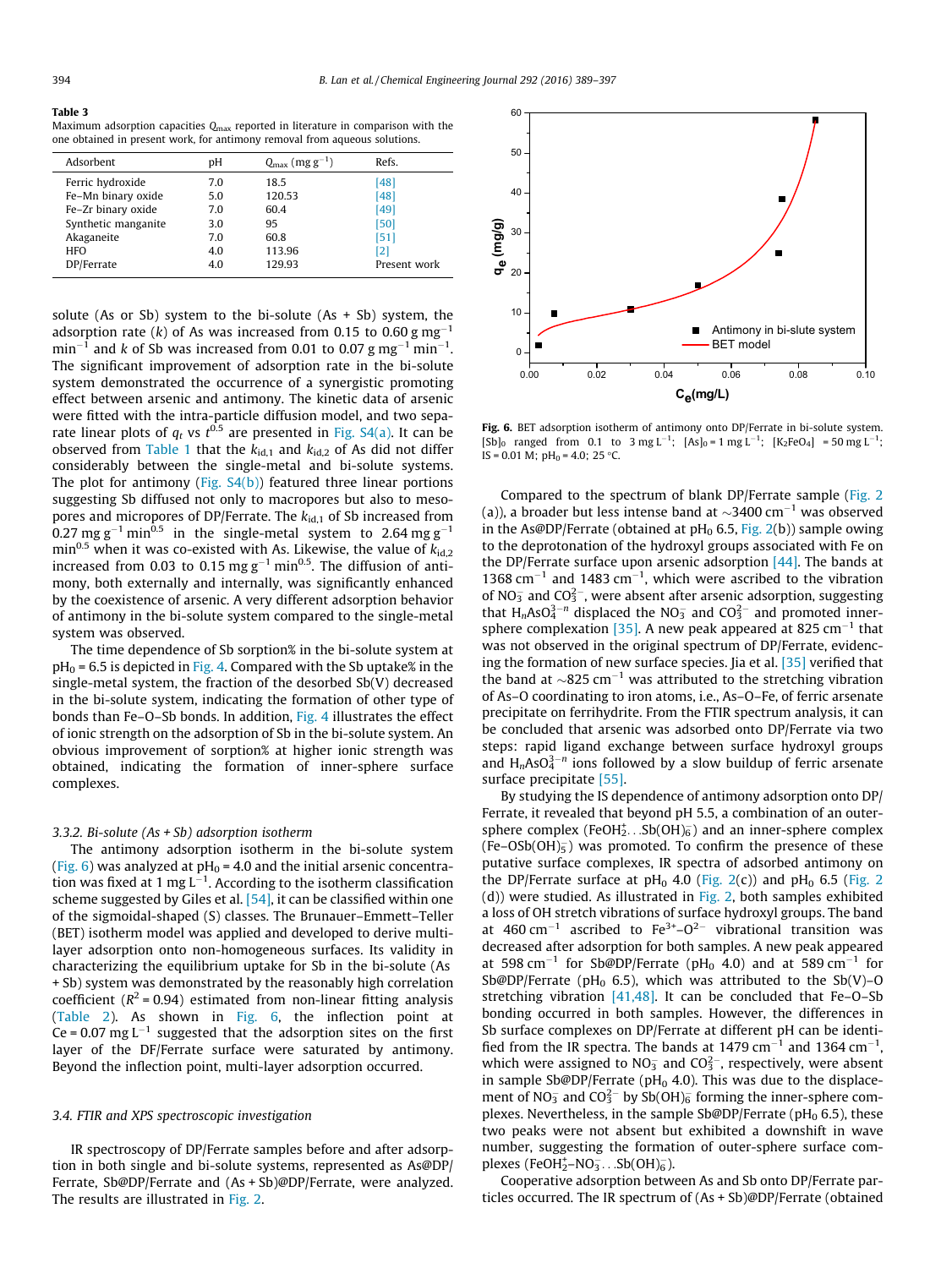

Fig. 7. Possible configurations of the surface structure of As and Sb on DP/Ferrate.

at pH<sub>0</sub> 4.0, Fig.  $2(e)$ ) was investigated to understand the mecha-nism. It can be observed from [Fig. 2](#page-2-0) that the  $Sb(V)-O$  stretching vibration ( $\sim$ 589 cm<sup>-1</sup>) was present in the spectrum, whereas the As(V)-O stretching vibration shifted from 825 cm<sup>-1</sup> to 819 cm<sup>-1</sup> and was assigned to As–O–Sb bonds [\[56\]](#page-8-0). Therefore, the simple deduction that As(V) and Sb(V) were coordinated with the surface hydroxyl group independently was not adequate to clarify the synergistic sorption of As and Sb. Wang et al. [\[57,58\]](#page-8-0) discovered the presence of arsenato antimonates precipitates during copper electro-refining. On the basis of Wang's work, we propose the following adsorption mechanism of As + Sb onto DP/Ferrate and illustrate in Fig. 7. In Scheme I and II, As(III) is oxidized to As(V) by Fe (VI) and adsorbed onto DP/Ferrate via bidentate binuclear complexation; i.e., two of the four As–O bonds are combined with iron atoms. In Scheme I, un-oxidized As(III) and Sb(III), before encountering ferrate, occupy the remaining two un-complexed As–O and form  $AsAsO<sub>4</sub>$  or  $ShAsO<sub>4</sub>$ . In Scheme II, the un-complexed As-O bonds with Sb(OH) $_6^-$ . In Scheme III and IV, a Sb(V) octahedron combines with an iron atom via monodentate interaction. Similarly, un-oxidized As(III) and Sb(III), and AsO<sub>4</sub> tetrahedra have the chance to share one edge with Sb(OH) $_6^-$ . The above four schemes represent the possible existence of four units on the surface of DP/Ferrate. Nevertheless, these units would interconnect and produce a huge chain and three-dimensional structure.

To examine the postulated mechanism, XPS analysis of (As + Sb) @DP/Ferrate sample was conducted. Fig. 8(a) shows the As 3d core level photoelectron spectrum. One band centered at approximately 45.03 eV indicates that As(V) species were adsorbed onto the DP/ Ferrate particle, whereas the other band centered at 43.87 eV suggested As(III) species were present on the surface of DP/Ferrate [\[29\].](#page-7-0) The results obtained from the XPS spectrum of As 3d were in accordance with Scheme I and III (Fig. 7) proposed in this study. The Sb 3d spectrum is illustrated in Fig. 8(b). The BE of Sb  $3d_{3/2}$  was located at 541.8 eV. Using doublet separation, Sb  $3d_{5/2}$  was located at 532.46 eV. It has been reported that the BE of Sb  $3d_{3/2}$  in  $Sb_2O_5$ and  $Sb_2O_3$  was 540.8 eV and 539.6 eV, respectively  $[48]$ . Hence, the Sb species adsorbed onto the DP/Ferrate surface should be the other form of antimony compounds. According to XPS database [\[59\],](#page-8-0) the dominant Sb species can be assigned to  $K_3Sb_3As_2O_{14}5H_2-$ O. The FTIR and XPS results confirmed the formation of arsenato



Fig. 8. High-resolution (a) As 3d and (b) Sb 3d core level photoelectron spectra of the  $(As + Sb)@DP/$ Ferrate obtained at  $pH_0 = 4.0$ .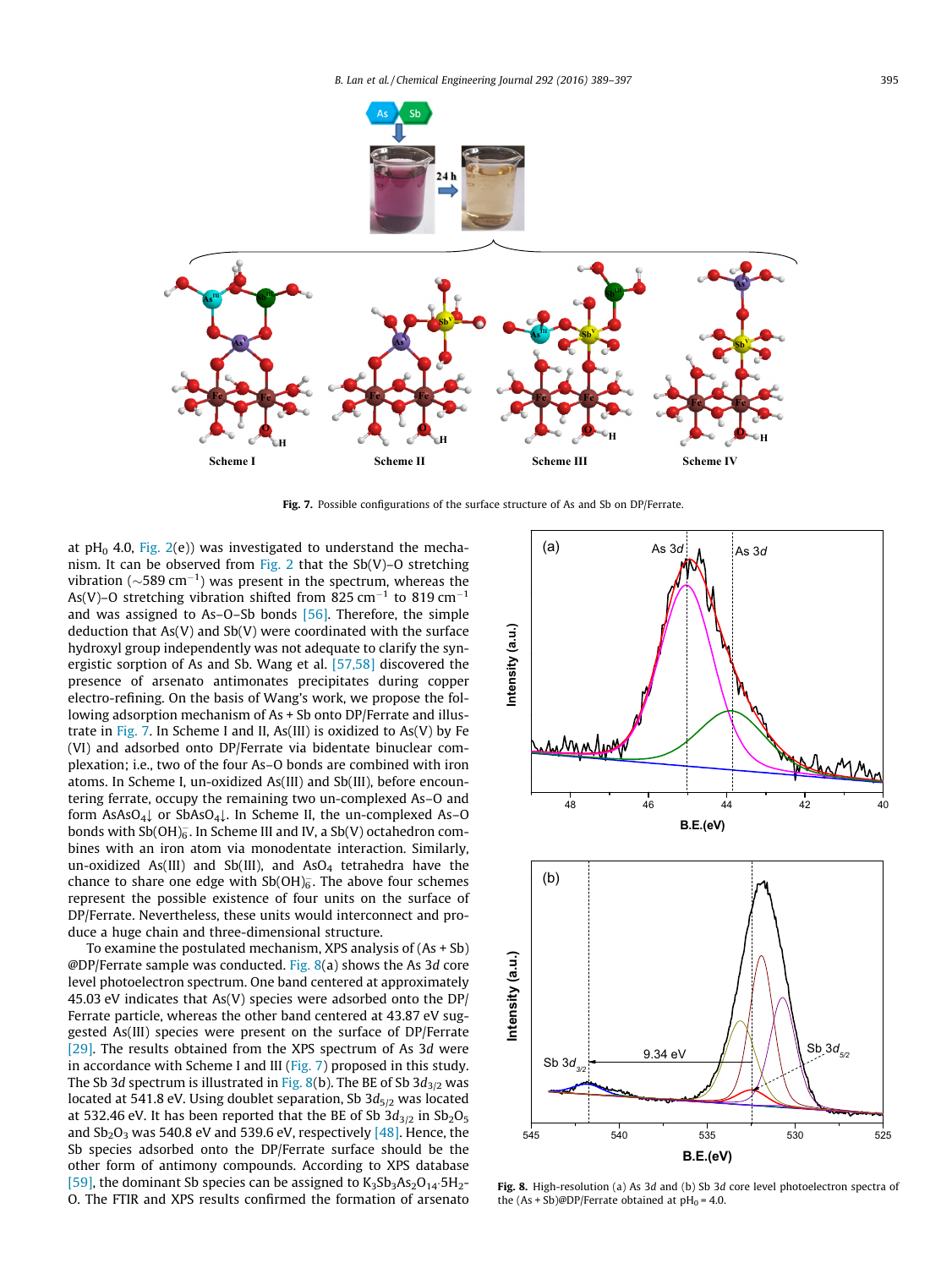<span id="page-7-0"></span>antimonates on the DP/Ferrate surface, which was believed to be account for the synergistic promoting effect on simultaneous adsorption of As and Sb by DP/Ferrate.

#### 4. Conclusion

This paper demonstrated that potassium ferrate is a viable water treatment agent to remediate arsenic and antimony combined pollution. Its decomposition product (DP/Ferrate) matched the characteristics of amorphous ferrihydrite. For single-solute sorption onto DP/Ferrate, the maximal adsorption capacity toward arsenic was 162.02 mg  $g^{-1}$  at pH<sub>0</sub> 6.5 and toward antimony was 129.93 mg  $g^{-1}$  at pH<sub>0</sub> 4.0, which were higher than those of ferrihydrite synthesized by rapid titration of ferric nitrate. For bi-solute sorption onto DP/Ferrate, the adsorption rates of As and Sb were both improved significantly compared to the single-solute system, demonstrating the occurrence of a synergistic effect between them. Furthermore, the diffusion of Sb within the porous structure of DP/Ferrate exhibited a marked enhancement in the presence of As. IR and XPS analyses were used to confirm surface speciation, and the key findings were: (1) for single-solute As adsorption, surface precipitation of ferric arsenate was observed; (2) for singlesolute Sb adsorption, the spectral changes between pH 4.0 and 6.5 implied an inner-sphere complex as well as some outersphere adsorption; (3) for bi-solute  $(As + Sb)$  adsorption, the IR spectrum indicated the presence of As–O–Sb bonds and (in combination with the high-resolution XPS data) suggested the formation of arsenato antimonates across the surface of DP/Ferrate. On the basis of macroscopic experiments and the microscopic characteristics, the mechanism of simultaneous adsorption of As and Sb was postulated.

#### Acknowledgement

The authors are grateful for the financial support from the Science & Technology Office of Guangdong Province (Contract No. 2014A020216037).

#### Appendix A. Supplementary data

Supplementary data associated with this article can be found, in the online version, at [http://dx.doi.org/10.1016/j.cej.2016.02.019.](http://dx.doi.org/10.1016/j.cej.2016.02.019)

#### References

- [1] [M.M. Rahman, K.C. Saha, S.C. Mukherjee, S. Pati, R.N. Dutta, S. Roy, Q.](http://refhub.elsevier.com/S1385-8947(16)30101-2/h0005) [Quamruzzaman, M. Rahman, D. Chakraborti, Groundwater arsenic](http://refhub.elsevier.com/S1385-8947(16)30101-2/h0005) [contamination in Bengal delta and its health effects, in: A.L. Ramanathan, S.](http://refhub.elsevier.com/S1385-8947(16)30101-2/h0005) [Johnston, A. Mukherjee, B. Nath \(Eds.\), Safe and Sustainable Use of Arsenic-](http://refhub.elsevier.com/S1385-8947(16)30101-2/h0005)[Contaminated Aquifers in the Gangetic Plain, Springer International](http://refhub.elsevier.com/S1385-8947(16)30101-2/h0005) [Publishing, 2015, pp. 215–253](http://refhub.elsevier.com/S1385-8947(16)30101-2/h0005).
- [2] [X. Guo, Z. Wu, M. He, X. Meng, X. Jin, N. Qiu, J. Zhang, Adsorption of antimony](http://refhub.elsevier.com/S1385-8947(16)30101-2/h0010) [onto iron oxyhydroxides: adsorption behavior and surface structure, J. Hazard.](http://refhub.elsevier.com/S1385-8947(16)30101-2/h0010) [Mater. 276 \(2014\) 339–345.](http://refhub.elsevier.com/S1385-8947(16)30101-2/h0010)
- [3] [C. Hansell, All manner of antimony, Nat. Chem. 7 \(2015\) 88](http://refhub.elsevier.com/S1385-8947(16)30101-2/h0015).
- [4] [Council of the European Communities, Council Directive 76/464/EEC of 4 on](http://refhub.elsevier.com/S1385-8947(16)30101-2/h0020) [pollution caused by certain dangerous substances discharged into the aquatic](http://refhub.elsevier.com/S1385-8947(16)30101-2/h0020) [environment of the community, Off. J. L. 129 \(1976\) 23–29.](http://refhub.elsevier.com/S1385-8947(16)30101-2/h0020)
- [5] [USEPA, Water Related Fate of the 129 Priority Pollutants, vol. 1, USEPA,](http://refhub.elsevier.com/S1385-8947(16)30101-2/h0025) [Washington, DC, 1979 \(Doc. 745-R-00-007\)](http://refhub.elsevier.com/S1385-8947(16)30101-2/h0025).
- [6] [G. Okkenhaug, Y.-G. Zhu, J. He, X. Li, L. Luo, J. Mulder, Antimony \(Sb\) and](http://refhub.elsevier.com/S1385-8947(16)30101-2/h0030) [arsenic \(As\) in Sb mining impacted paddy soil from Xikuangshan, China:](http://refhub.elsevier.com/S1385-8947(16)30101-2/h0030) [differences in mechanisms controlling soil sequestration and uptake in rice,](http://refhub.elsevier.com/S1385-8947(16)30101-2/h0030) [Environ. Sci. Technol. 46 \(2012\) 3155–3162.](http://refhub.elsevier.com/S1385-8947(16)30101-2/h0030)
- [7] [P. Navarro, F.J. Alguacil, Adsorption of antimony and arsenic from a copper](http://refhub.elsevier.com/S1385-8947(16)30101-2/h0035) [electrorefining solution onto activated carbon, Hydrometallurgy 66 \(2002\)](http://refhub.elsevier.com/S1385-8947(16)30101-2/h0035) [101–105](http://refhub.elsevier.com/S1385-8947(16)30101-2/h0035).
- [8] [S.C. Wilson, P.V. Lockwood, P.M. Ashley, M. Tighe, The chemistry and behavior](http://refhub.elsevier.com/S1385-8947(16)30101-2/h0040) [of antimony in the soil environment with comparisons to arsenic: a critical](http://refhub.elsevier.com/S1385-8947(16)30101-2/h0040) [review, Environ. Pollut. 158 \(2010\) 1169–1181](http://refhub.elsevier.com/S1385-8947(16)30101-2/h0040).
- [9] [G. Ungureanu, S. Santos, R. Boaventura, C. Botelho, Arsenic and antimony in](http://refhub.elsevier.com/S1385-8947(16)30101-2/h0045) [water and wastewater: overview of removal techniques with special reference](http://refhub.elsevier.com/S1385-8947(16)30101-2/h0045) [to latest advances in adsorption, J. Environ. Manage. 151 \(2015\) 326–342.](http://refhub.elsevier.com/S1385-8947(16)30101-2/h0045)
- [10] [D.G. Lumsdon, A.R. Fraser, J.D. Russell, N.T. Livesey, New infrared band](http://refhub.elsevier.com/S1385-8947(16)30101-2/h0050) [assignments for the arsenate ion adsorbed on synthetic goethite \(](http://refhub.elsevier.com/S1385-8947(16)30101-2/h0050)a-FeOOH), J. [Soil Sci. 35 \(1984\) 381–386](http://refhub.elsevier.com/S1385-8947(16)30101-2/h0050).
- [11] [S. Fendorf, M.J. Eick, P. Grossl, D.L. Sparks, Arsenate and chromate retention](http://refhub.elsevier.com/S1385-8947(16)30101-2/h0055) [mechanisms on goethite. 1. Surface structure, Environ. Sci. Technol. 31 \(1997\)](http://refhub.elsevier.com/S1385-8947(16)30101-2/h0055) [315–320.](http://refhub.elsevier.com/S1385-8947(16)30101-2/h0055)
- [12] [K.P. Raven, A. Jain, H.L. Loeppert, Arsenite and arsenate adsorption on](http://refhub.elsevier.com/S1385-8947(16)30101-2/h0060) [ferrihydrite: kinetics, equilibrium, and adsorption envelopes, Environ. Sci.](http://refhub.elsevier.com/S1385-8947(16)30101-2/h0060) [Technol. 32 \(1998\) 344–349](http://refhub.elsevier.com/S1385-8947(16)30101-2/h0060).
- [13] [M.L. Farquhar, J.M. Charnock, F.R. Livens, D.J. Vaughan, Mechanisms of arsenic](http://refhub.elsevier.com/S1385-8947(16)30101-2/h0065) [uptake from aqueous solution by interaction with goethite, lepidocrocite,](http://refhub.elsevier.com/S1385-8947(16)30101-2/h0065) [mackinawite, and pyrite: an X-ray absorption spectroscopy study, Environ. Sci.](http://refhub.elsevier.com/S1385-8947(16)30101-2/h0065) [Technol. 36 \(2002\) 1757–1762](http://refhub.elsevier.com/S1385-8947(16)30101-2/h0065).
- [14] [E.A. Deliyanni, D.N. Bakoyannakis, A.I. Zouboulis, K.A. Matis, Sorption of As\(V\)](http://refhub.elsevier.com/S1385-8947(16)30101-2/h0070) [ions by akaganéite-type nanocrystals, Chemosphere 50 \(2003\) 155–163.](http://refhub.elsevier.com/S1385-8947(16)30101-2/h0070)
- [15] [J. Giménez, M. Martínez, J. Pablo, M. Rovira, L. Duro, Arsenic sorption onto](http://refhub.elsevier.com/S1385-8947(16)30101-2/h0075) [natural hematite, magnetite, and goethite, J. Hazard. Mater. 141 \(2007\) 575–](http://refhub.elsevier.com/S1385-8947(16)30101-2/h0075) [580.](http://refhub.elsevier.com/S1385-8947(16)30101-2/h0075)
- [16] [E.D. Burton, R.T. Bush, S.G. Johnston, K.M. Watling, R.K. Hocking, L.A. Sullivan,](http://refhub.elsevier.com/S1385-8947(16)30101-2/h0080) [G.K. Parker, Sorption of arsenic \(V\) and arsenic \(III\) to schwertmannite,](http://refhub.elsevier.com/S1385-8947(16)30101-2/h0080) [Environ. Sci. Technol. 43 \(2009\) 9202–9207](http://refhub.elsevier.com/S1385-8947(16)30101-2/h0080).
- [17] [J. Zhu, M. Pigna, V. Cozzolino, A.G. Caporale, A. Violante, Sorption of arsenite](http://refhub.elsevier.com/S1385-8947(16)30101-2/h0085) [and arsenate on ferrihydrite: effect of organic and inorganic ligands, J. Hazard.](http://refhub.elsevier.com/S1385-8947(16)30101-2/h0085) [Mater. 189 \(2011\) 564–571](http://refhub.elsevier.com/S1385-8947(16)30101-2/h0085).
- [18] [A. Jain, K.P. Raven, R.H. Loeppert, Arsenite and arsenate adsorption on](http://refhub.elsevier.com/S1385-8947(16)30101-2/h0090) [ferrihydrite:](http://refhub.elsevier.com/S1385-8947(16)30101-2/h0090) [surface](http://refhub.elsevier.com/S1385-8947(16)30101-2/h0090) [charge](http://refhub.elsevier.com/S1385-8947(16)30101-2/h0090) [reduction](http://refhub.elsevier.com/S1385-8947(16)30101-2/h0090) [and](http://refhub.elsevier.com/S1385-8947(16)30101-2/h0090) [net](http://refhub.elsevier.com/S1385-8947(16)30101-2/h0090) [OH](http://refhub.elsevier.com/S1385-8947(16)30101-2/h0090)<sup>-</sup> [release stoichiometry,](http://refhub.elsevier.com/S1385-8947(16)30101-2/h0090) [Environ. Sci. Technol. 33 \(1999\) 1179–1184](http://refhub.elsevier.com/S1385-8947(16)30101-2/h0090).
- [19] [N. Zhang, P. Blowers, J. Farrell, Evaluation of density functional theory methods](http://refhub.elsevier.com/S1385-8947(16)30101-2/h0095) [for studying chemisorptions of arsenite on ferric hydroxides, Environ. Sci.](http://refhub.elsevier.com/S1385-8947(16)30101-2/h0095) [Technol. 39 \(2005\) 4816–4822](http://refhub.elsevier.com/S1385-8947(16)30101-2/h0095).
- [20] [G.A. Waychunas, B.A. Rea, C.C. Fuller, J.A. Davis, Surface chemistry of](http://refhub.elsevier.com/S1385-8947(16)30101-2/h0100) [ferrihydrite: part 1 EXAFS studies of the geometry of coprecipitated and](http://refhub.elsevier.com/S1385-8947(16)30101-2/h0100) [adsorbed arsenate, Geochim. Cosmochim. Acta 57 \(1993\) 2251–2269.](http://refhub.elsevier.com/S1385-8947(16)30101-2/h0100)
- [21] [X. Sun, H.E. Doner, An investigation of arsenate and arsenite bonding](http://refhub.elsevier.com/S1385-8947(16)30101-2/h0105) [structures on goethite by FTIR, Soil Sci. 161 \(1996\) 865–872.](http://refhub.elsevier.com/S1385-8947(16)30101-2/h0105)
- [22] [G.A. Waychunas, C.C. Fuller, B.A. Rea, J.A. Davis, Wide angle X-ray scattering](http://refhub.elsevier.com/S1385-8947(16)30101-2/h0110) [\(WAXS\) study of ''two-line" ferrihydrite structure: effect of arsenate sorption](http://refhub.elsevier.com/S1385-8947(16)30101-2/h0110) [and counterion variation and comparison with EXAFS results, Geochim.](http://refhub.elsevier.com/S1385-8947(16)30101-2/h0110) [Cosmochim. Acta 60 \(1996\) 1765–1781](http://refhub.elsevier.com/S1385-8947(16)30101-2/h0110).
- [23] [A.C. Scheiost, A. Rossberg, D. Vantelon, I.O. Xifra, R. Kretzschmar, A.-K. Leuz, H.](http://refhub.elsevier.com/S1385-8947(16)30101-2/h0115) [Funke, C.A. Johnson, Quantitative antimony speciation in shooting-range soil](http://refhub.elsevier.com/S1385-8947(16)30101-2/h0115) [by EXAFS spectroscopy, Geochim. Cosmochim. Acta 70 \(2006\) 3299–3312](http://refhub.elsevier.com/S1385-8947(16)30101-2/h0115).
- [24] [S. Mitsunobu, T. Harada, Y. Takahashi, Comparison of antimony behavior with](http://refhub.elsevier.com/S1385-8947(16)30101-2/h0120) [that of arsenic under various soil redox conditions, Environ. Sci. Technol. 40](http://refhub.elsevier.com/S1385-8947(16)30101-2/h0120) [\(2006\) 7270–7276.](http://refhub.elsevier.com/S1385-8947(16)30101-2/h0120)
- [25] [V.K. Sharma, Potassium ferrate\(VI\): an environmentally friendly oxidant, Adv.](http://refhub.elsevier.com/S1385-8947(16)30101-2/h0125) [Environ. Res. \(Oxford, UK\) 6 \(2002\) 143–156](http://refhub.elsevier.com/S1385-8947(16)30101-2/h0125).
- [26] [V.K. Sharma, Oxidation of inorganic compounds by ferrate \(VI\) and ferrate \(V\):](http://refhub.elsevier.com/S1385-8947(16)30101-2/h0130) [one-electron and two-electron transfer steps, Environ. Sci. Technol. 44 \(2010\)](http://refhub.elsevier.com/S1385-8947(16)30101-2/h0130) [5148–5152.](http://refhub.elsevier.com/S1385-8947(16)30101-2/h0130)
- [27] [Y. Jiang, J.E. Goodwill, J.E. Tobiason, D.A. Reckhow, Effect of different solutes,](http://refhub.elsevier.com/S1385-8947(16)30101-2/h0135) [natural organic matter, and particulate Fe\(III\) on ferrate \(VI\) decomposition in](http://refhub.elsevier.com/S1385-8947(16)30101-2/h0135) [aqueous solutions, Environ. Sci. Technol. 2015 \(9\) \(2015\) 2841–2848](http://refhub.elsevier.com/S1385-8947(16)30101-2/h0135).
- [28] [Y. Lee, I.H. Um, J. Yoon, Arsenic \(III\) oxidation by iron \(VI\) \(ferrate\) and](http://refhub.elsevier.com/S1385-8947(16)30101-2/h0140) [subsequent removal of arsenic \(V\) by iron \(III\) coagulation, Environ. Sci.](http://refhub.elsevier.com/S1385-8947(16)30101-2/h0140) [Technol. 37 \(2003\) 5750–5756.](http://refhub.elsevier.com/S1385-8947(16)30101-2/h0140)
- [29] R. Prucek, J. Tuček, J. Kolařík, J. Filip, Z. Marušák, V.K. Sharma, R. Zbořil, Ferrate [\(VI\)-induced arsenite and arsenate removal by in situ structural incorporation](http://refhub.elsevier.com/S1385-8947(16)30101-2/h0145) [into magnetic iron \(III\) oxide nanoparticles, Environ. Sci. Technol. 47 \(2013\)](http://refhub.elsevier.com/S1385-8947(16)30101-2/h0145) [3283–3292.](http://refhub.elsevier.com/S1385-8947(16)30101-2/h0145)
- [30] [M. Johnson, B. Lorenz, Antimony remediation using ferrate \(VI\), Sep. Sci.](http://refhub.elsevier.com/S1385-8947(16)30101-2/h0150) [Technol. 50 \(2015\) 1611–1615.](http://refhub.elsevier.com/S1385-8947(16)30101-2/h0150)
- [31] [C. Shan, Z. Ma, M. Tong, Efficient removal of trace antimony \(III\) through](http://refhub.elsevier.com/S1385-8947(16)30101-2/h0155) [adsorption by hematite modified magnetic nanoparticles, J. Hazard. Mater.](http://refhub.elsevier.com/S1385-8947(16)30101-2/h0155) [268 \(2014\) 229–236.](http://refhub.elsevier.com/S1385-8947(16)30101-2/h0155)
- [32] [L. Delaude, P. Laszlo, A novel oxidizing reagent based on potassium ferrate \(VI\),](http://refhub.elsevier.com/S1385-8947(16)30101-2/h0160) [J. Org. Chem. 61 \(1996\) 6360–6370.](http://refhub.elsevier.com/S1385-8947(16)30101-2/h0160)
- [33] [J.L. Jambor, J.E. Dutrizac, Occurrence and constitution of natural and synthetic](http://refhub.elsevier.com/S1385-8947(16)30101-2/h0165) [ferrihydrite, a widespread iron oxyhydroxide, Chem. Rev. 98 \(1998\) 2549–](http://refhub.elsevier.com/S1385-8947(16)30101-2/h0165) [2585.](http://refhub.elsevier.com/S1385-8947(16)30101-2/h0165)
- [34] [J.D. Russell, Infrared spectroscopy of ferrihydrite: evidence for the presence of](http://refhub.elsevier.com/S1385-8947(16)30101-2/h0170) [structural hydroxyl groups, Clay Miner. 1 \(1979\) 109–114](http://refhub.elsevier.com/S1385-8947(16)30101-2/h0170).
- [35] [Y. Jia, L. Xu, X. Wang, G.P. Demopoulos, Infrared spectroscopic and X-ray](http://refhub.elsevier.com/S1385-8947(16)30101-2/h0175) [diffraction characterization of the nature of adsorbed arsenate on ferrihydrite,](http://refhub.elsevier.com/S1385-8947(16)30101-2/h0175) [Geochim. Cosmochim. Acta 71 \(2007\) 1643–1654.](http://refhub.elsevier.com/S1385-8947(16)30101-2/h0175)
- [36] M. Ristić, E. De Grave, S. Musić, S. Popović, Z. Orehovec, Transformation of low [crystalline ferrihydrite to](http://refhub.elsevier.com/S1385-8947(16)30101-2/h0180)  $\alpha$ -Fe<sub>2</sub>O<sub>3</sub> [in the solid state, J. Mol. Struct. 834–836](http://refhub.elsevier.com/S1385-8947(16)30101-2/h0180) [\(2007\) 454–460](http://refhub.elsevier.com/S1385-8947(16)30101-2/h0180).
- [37] [J.A. Davis, J.O. Leckie, Surface ionization and complexation at the oxide/water](http://refhub.elsevier.com/S1385-8947(16)30101-2/h0185) [interface. II. Surface properties of amorphous iron oxyhydroxide and](http://refhub.elsevier.com/S1385-8947(16)30101-2/h0185) [adsorption of metal ions, J. Colloid Interface Sci. 67 \(1978\) 90–107](http://refhub.elsevier.com/S1385-8947(16)30101-2/h0185).
- [38] [J.A. Davis, D.B. Kent, Surface complexation modeling in aqueous geochemistry,](http://refhub.elsevier.com/S1385-8947(16)30101-2/h0190) [Rev. Mineral. 23 \(1990\) 177–260.](http://refhub.elsevier.com/S1385-8947(16)30101-2/h0190)